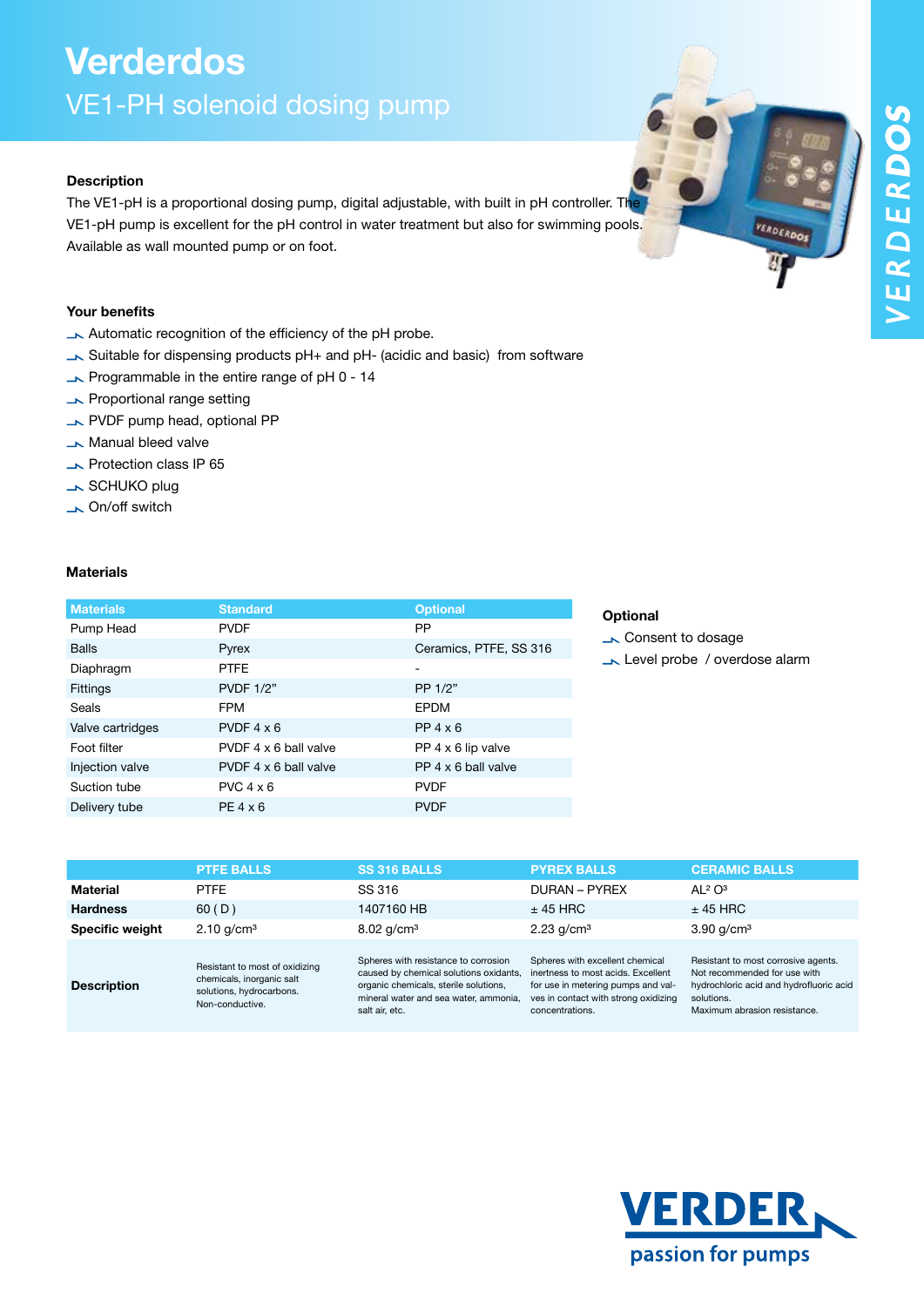# Verderdos VE1-PH solenoid dosing pump



#### Technical data

|            | <b>Max</b><br>1/h | <b>Pressure</b><br>bar | <b>Max</b><br><b>CC</b> | Max operating<br>temp °C | <b>Stroke</b><br>mm | <b>Solenoid</b><br>ø | pump head<br>material | Power c<br>Watt | Pulses<br>ppm | Weight<br><b>kg</b> |
|------------|-------------------|------------------------|-------------------------|--------------------------|---------------------|----------------------|-----------------------|-----------------|---------------|---------------------|
| $1.5 - 12$ | 1.5               | 12                     | 0.14                    | 65                       | 0.9                 | 80                   | <b>PVDF</b>           | 50              | 180           | 3.5                 |
| $02 - 11$  | $\overline{2}$    | 11                     | 0.18                    | 65                       | 0.9                 | 80                   | <b>PVDF</b>           | 50              | 180           | 3.5                 |
| $04 - 09$  | 4                 | 9                      | 0.37                    | 65                       | 0.9                 | 80                   | <b>PVDF</b>           | 50              | 180           | 3.5                 |
| $05 - 08$  | 5                 | 8                      | 0.46                    | 65                       | 1.1                 | 80                   | <b>PVDF</b>           | 50              | 180           | 3.5                 |
| $07 - 05$  |                   | 5                      | 0.65                    | 65                       | 1.1                 | 80                   | <b>PVDF</b>           | 50              | 180           | 3.5                 |
| $08 - 04$  | 8                 | 4                      | 0.74                    | 65                       | 1.3                 | 80                   | <b>PVDF</b>           | 50              | 180           | 3.5                 |
| $10 - 02$  | 10                | 2                      | 0.92                    | 65                       | 1.3                 | 80                   | <b>PVDF</b>           | 50              | 180           | 3.5                 |
| $15 - 0.5$ | 15                | 0.5                    | 1.39                    | 65                       | 1.3                 | 80                   | <b>PVDF</b>           | 50              | 180           | 3.5                 |

### Performance curve